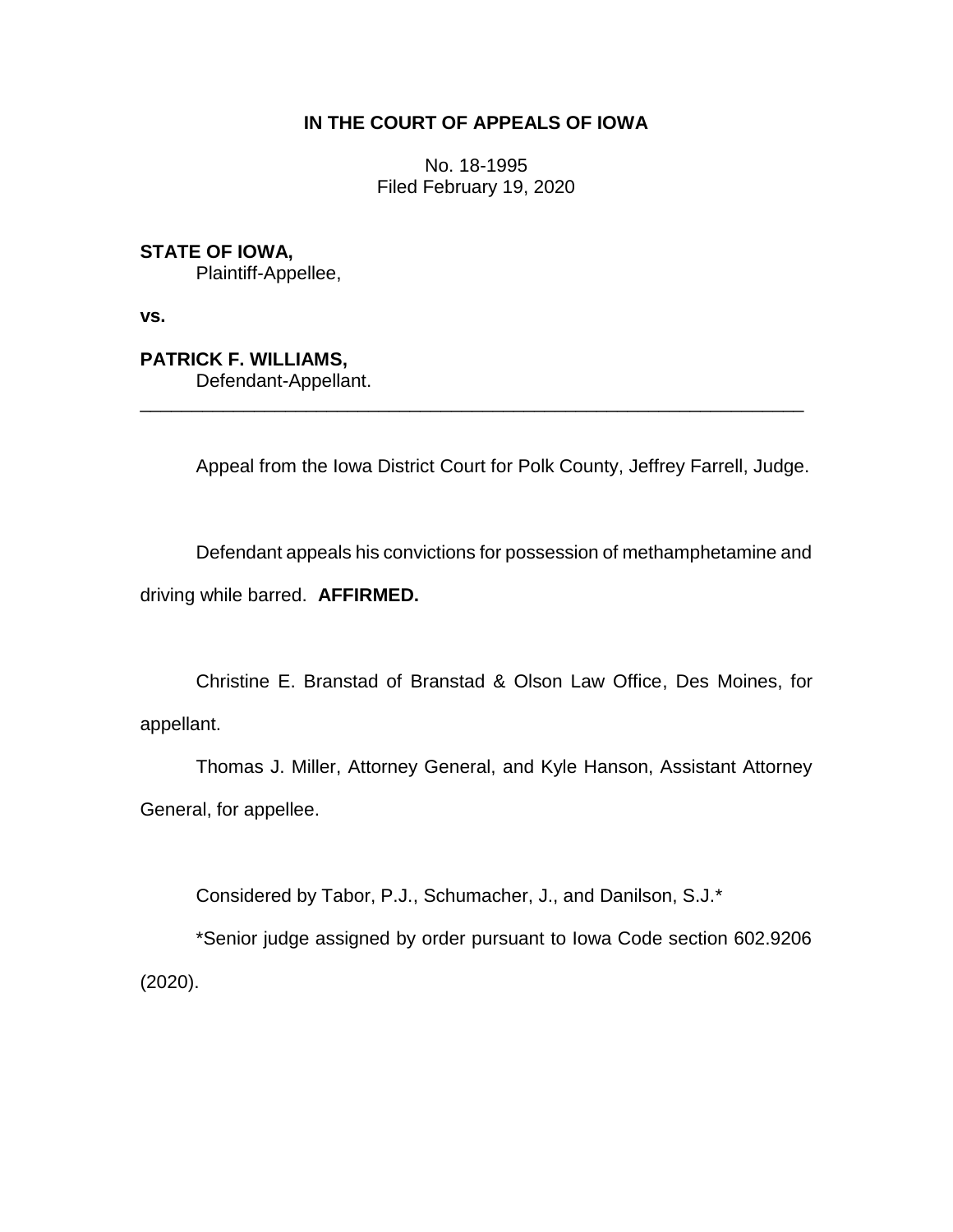### **DANILSON, Senior Judge.**

 $\overline{a}$ 

Patrick Williams appeals his convictions of possession of methamphetamine and driving while barred. We determine Williams's claim of ineffective assistance of counsel should be preserved for possible postconvictionrelief proceedings. We affirm Williams's convictions.

### **I. Background Facts & Proceedings**

Williams was charged with possession of a controlled substance (methamphetamine), in violation of Iowa Code section 124.401(5) (2018), third or subsequent offense, and driving while barred, in violation of section 321.561. The State also alleged Williams was a habitual offender.

On October 26, 2018, Williams signed a written petition to plead guilty in which he agreed to plead guilty to an amended charge of possession of a controlled substance, second offense, and driving while barred and to be sentenced to consecutive terms of imprisonment. The written plea stated the maximum sentence was "[i]mprisonment for not more than two years and/or a fine of not more than \$6250." No minimum sentence was given. The written plea stated a motion in arrest of judgment needed to be filed to contest the plea.

The district court accepted Williams's guilty pleas. Williams agreed to immediate sentencing. The sentencing order states, "Defendant waived reporting and record of the sentencing hearing." Williams was sentenced to a term of imprisonment not to exceed two years on each count, to be served consecutively. He now appeals. $1$ 

<sup>&</sup>lt;sup>1</sup> Recent legislation "denies a defendant the right of appeal from a guilty plea, except for a guilty plea to a class 'A' felony or in a case where a defendant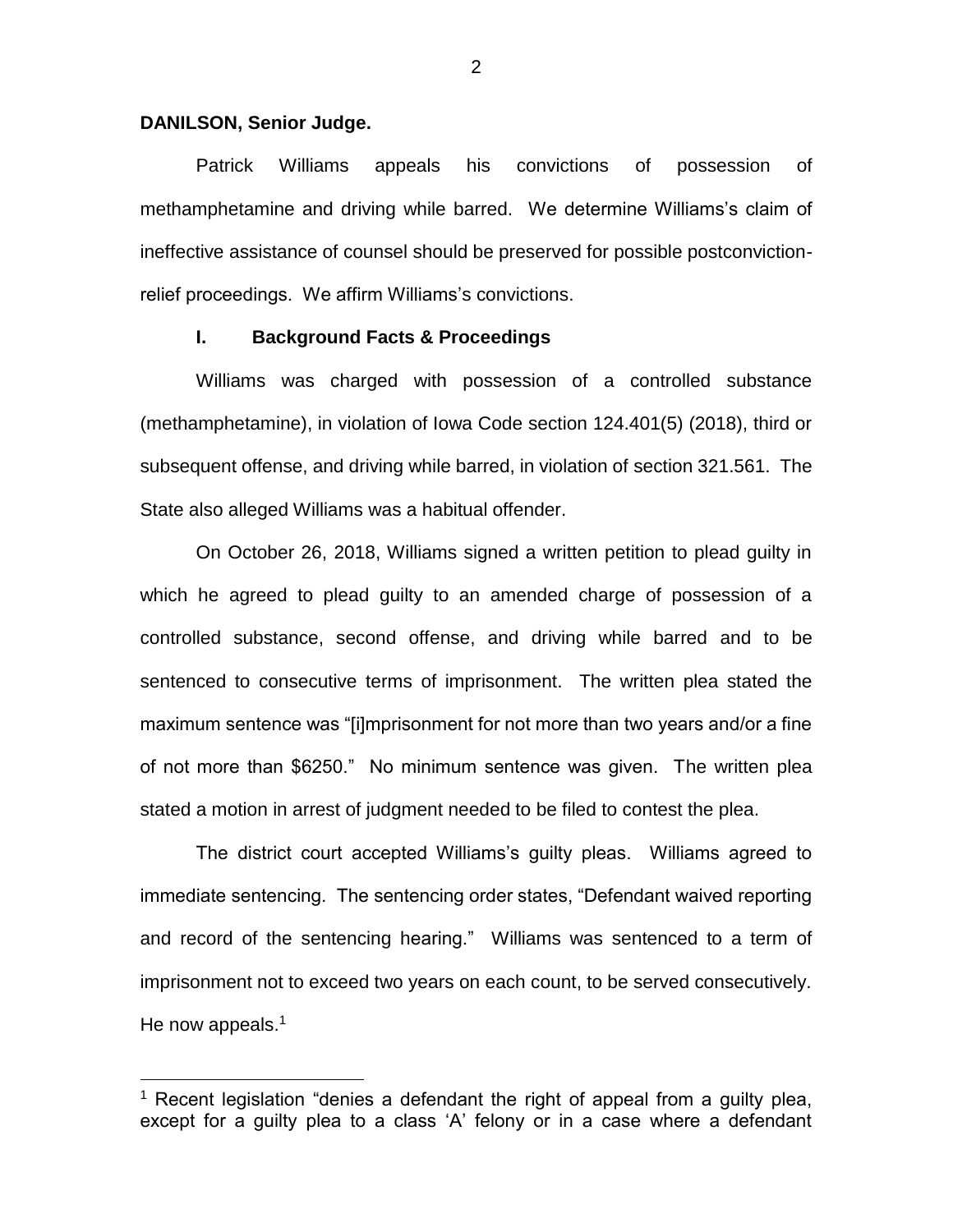# **II. Motion in Arrest of Judgment**

Williams claims the district court improperly accepted his guilty plea because it was not knowing and voluntary. He did not file a motion in arrest of judgment. "A defendant's failure to challenge the adequacy of a guilty plea proceeding by motion in arrest of judgment shall preclude the defendant's right to assert such challenge on appeal." Iowa R. Crim. P. 2.24(3)(a). Williams was informed of the need to file a motion in arrest of judgment in the written plea agreement, which stated, "To contest this plea I must file a Motion in Arrest of Judgment within 45 days after this plea but no later than 5 days prior to sentencing." *See State v. Smith*, 924 N.W.2d 846, 851 (Iowa 2019) (finding a defendant is not barred from challenging a guilty plea if the defendant is not informed of the need to file a motion in arrest of judgment). We determine Williams may not directly challenge his guilty plea because he did not file a motion in arrest of judgment unless the failure to file the motion was due to ineffective assistance of counsel.

# **III. Ineffective Assistance**

 $\overline{a}$ 

In the alternative, Williams claims he received ineffective assistance because defense counsel did not file a motion in arrest of judgment. The bar to challenging a guilty plea does not apply when a defendant claims the failure to file a motion in arrest of judgment is due to ineffective assistance of counsel. *State v. Kress*, 636 N.W.2d 12, 19 (Iowa 2001). "Thus, even if [defendant] failed to

3

establishes good cause." *State v. Draine*, 936 N.W.2d 205, 206 (Iowa 2019) (citing 2019 Iowa Acts ch. 140, § 28). The effective date for this legislation is July 1, 2019. The statute is not applied retroactively and is not applicable in this appeal. *See State v. Macke*, 933 N.W.2d 226, 235 (Iowa 2019).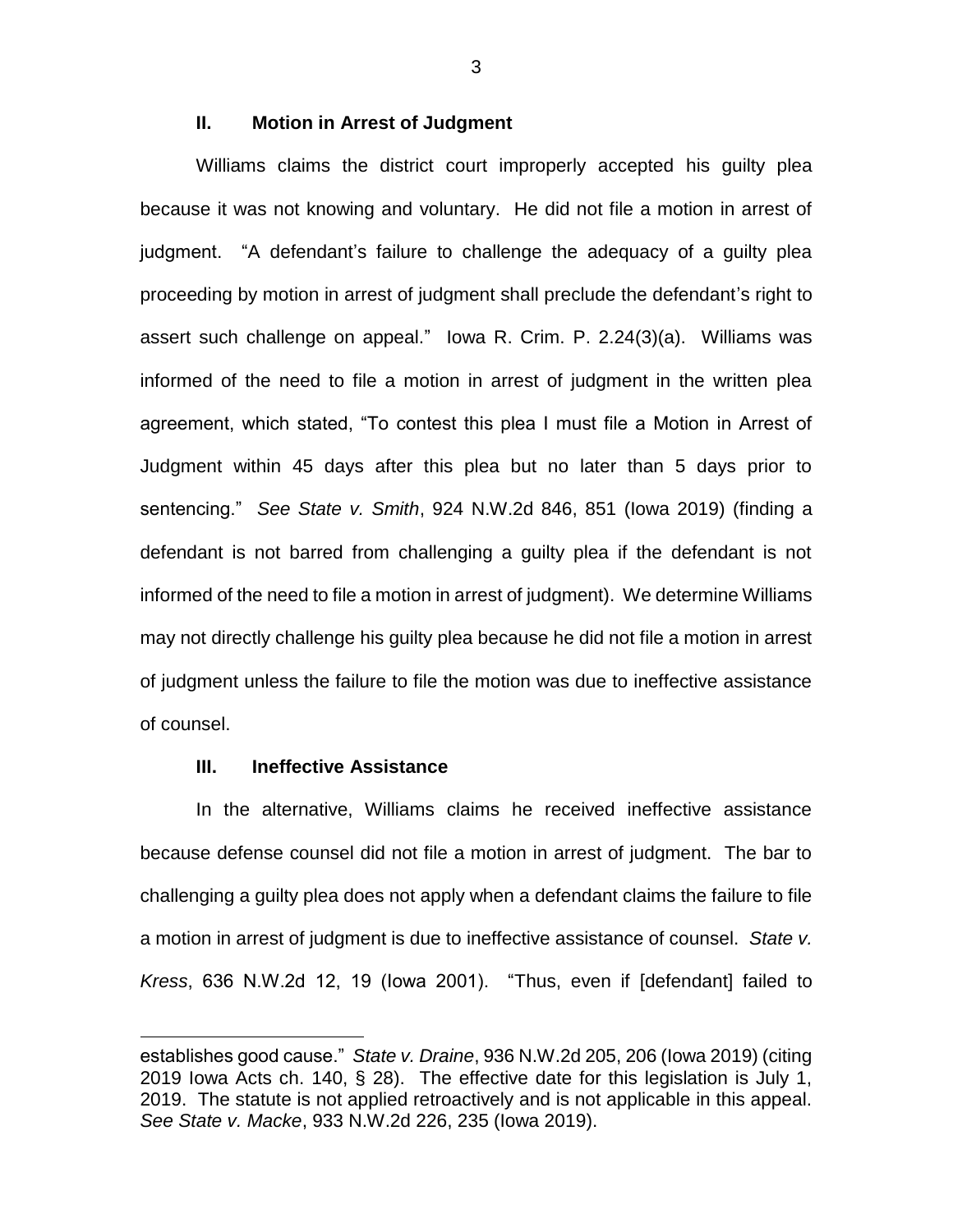preserve his claim by filing a motion in arrest of judgment, we can consider whether the failure to file a motion in arrest of judgment resulted from ineffective assistance of counsel." *State v. Bearse*, 748 N.W.2d 211, 219 (Iowa 2008).

Williams contends defense counsel should have filed a motion in arrest of judgment because his plea was not knowing and voluntary, as the written petition to plead guilty did not adequately inform him of the consequences of his plea. He states the form did not specify he could be sentenced to a two-year term of imprisonment or assessed a fine on each charge. The form did not give any indication of a minimum sentence or minimum fine. Williams also states some of the language on the form related only to the charge of possession of methamphetamine and not to the charge of driving while barred.

We normally preserve claims of ineffective assistance of counsel for postconviction-relief proceedings. *State v. Trane*, 934 N.W.2d 447, 465 (Iowa 2019). We resolve claims on direct appeal only when the record is adequate. *State v. Haas*, 930 N.W.2d 699, 703 (Iowa 2019). By preserving claims of ineffective assistance for postconviction proceedings, "an adequate record of the claim can be developed." *State v. Harrison*, 914 N.W.2d 178, 209 (Iowa 2018). This gives defense counsel an opportunity to explain the actions taken in the case. *Trane*, 934 N.W.2d at 465. "Normally, cases involving issues of trial strategy and tactical decisions require postconviction proceedings to develop the record adequately." *State v. Hopkins*, 860 N.W.2d 550, 556 (Iowa 2015).

We determine Williams's claim of ineffective assistance of counsel should be preserved for possible postconviction-relief proceedings because the record is inadequate. This will give Williams an opportunity to testify concerning his

4